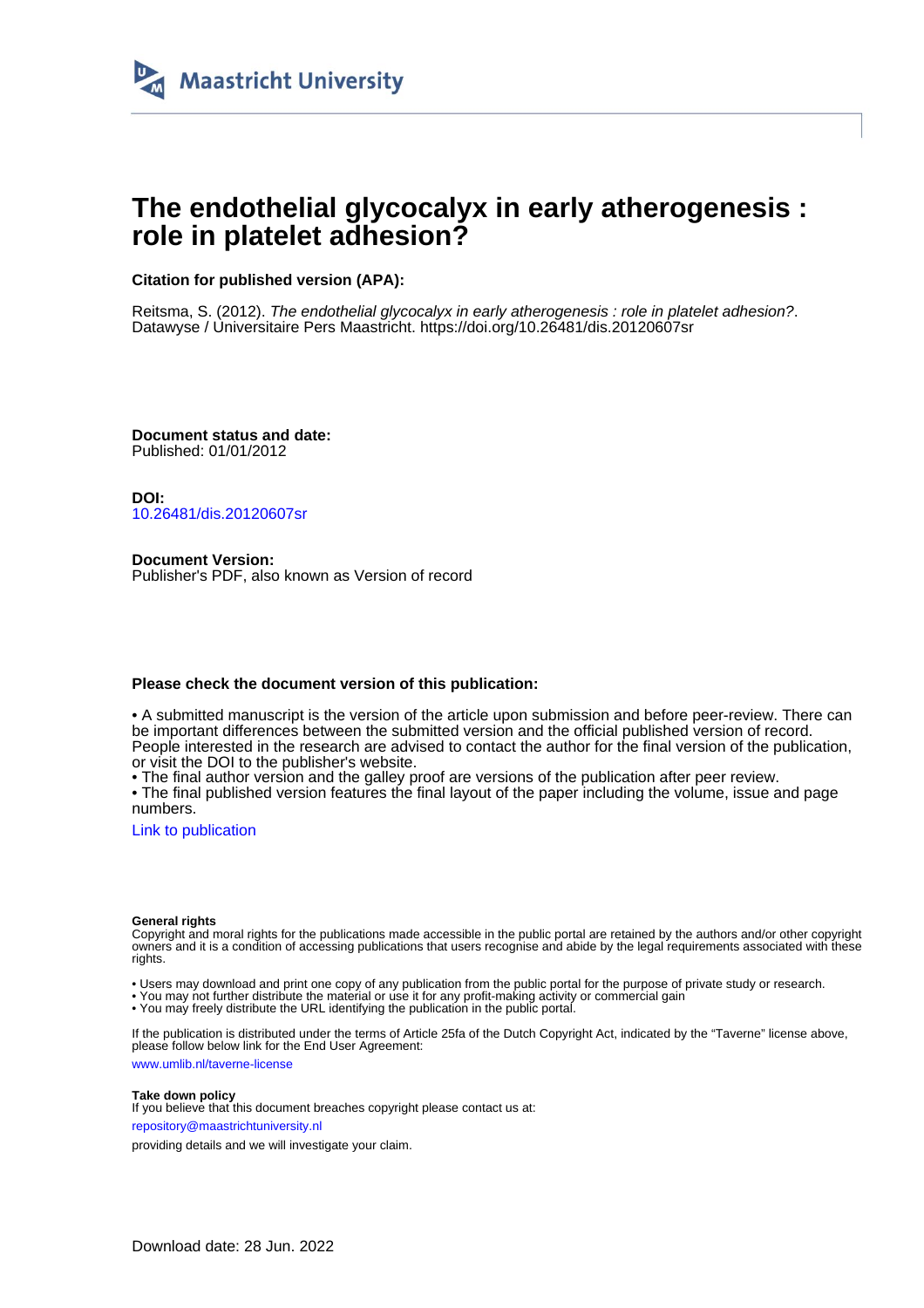# Summary Samenvatting About the author Dankwoord

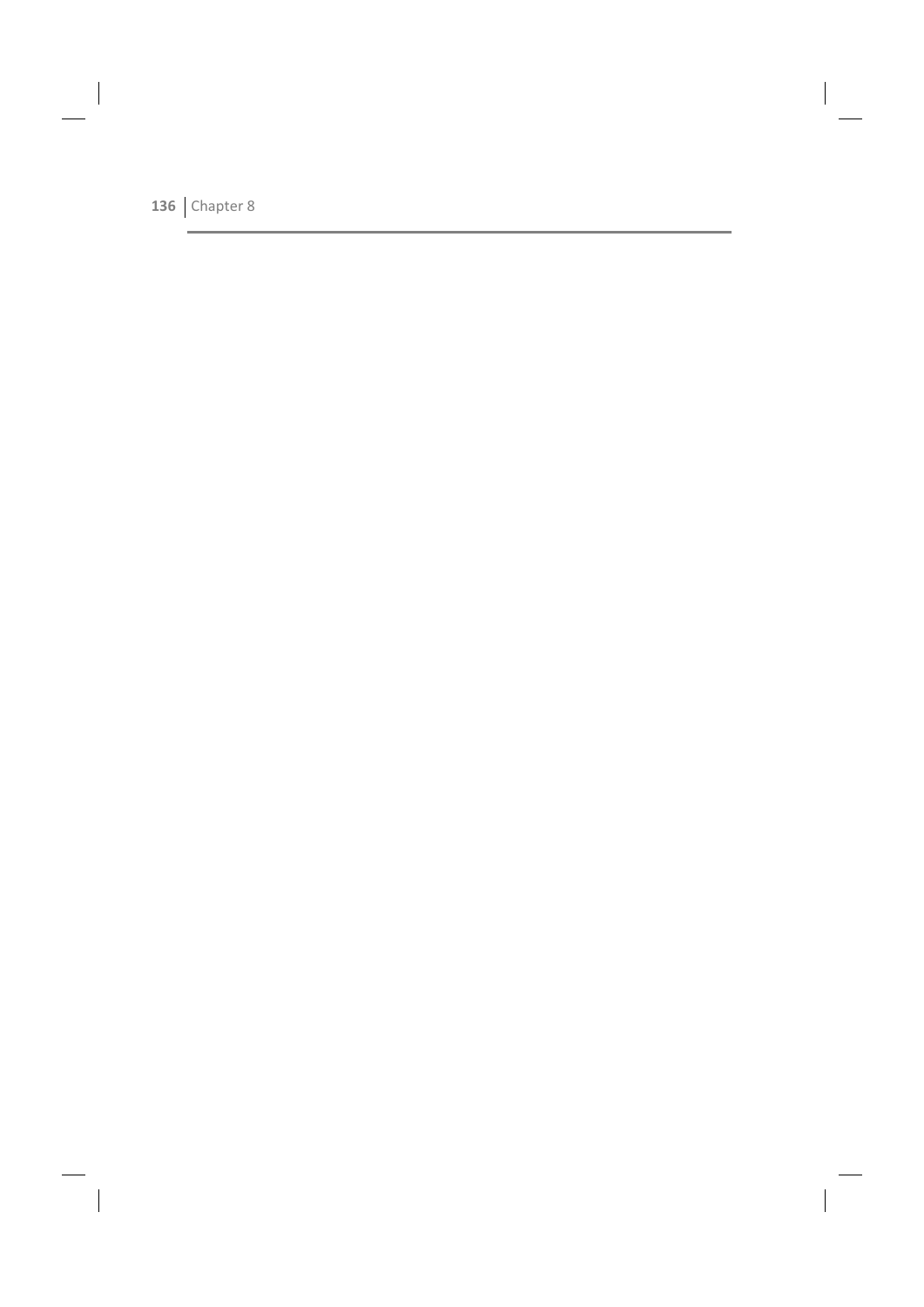## **Summary**

The circulation of blood is of pivotal importance to homeostasis of the body. Circulating plasma and blood cells support cell and organ metabolism. The smallest blood cells, blood platelets (about 1-2  $\mu$ m), are mainly known for their role in aggregation and coagulation in the case of vessel damage. However, platelets are involved in many other processes as well. One of the pathological conditions to which platelets contribute is atherosclerosis.

Atherosclerosis is a wide-spread condition in Western societies, which is marked by the formation of so-called plagues in the vessel wall of larger arteries at predilection sites (e.g., arterial bifurcations) under conditions of hyperlipidemia. It is regarded to be an inflammatory process. The formation of these plaques (atherogenesis) starts in the first decades of life. Early during atherogenesis platelets adhere to the vessel wall of larger arteries and contribute to the inflammatory response leading to plague formation. It is unknown what property of the endothelium attracts platelets to these predilection sites. In this thesis, the possibility is explored that changes in the endothelial glycocalyx, the luminal cover of endothelial cells, underlie platelet adhesion in early atherogenesis.

Chapter 2 provides an overview of the current knowledge on the structure and function of the endothelial glycocalyx, which appears to be actively involved in many processes affecting the vessel wall, such as vascular permeability, blood cellvessel wall interactions, thrombogenicity and mechanotransduction. In this chapter, several techniques for visualization and quantification of the endothelial glycocalyx are addressed as well.

Chapter 3 describes our newly developed ex vivo imaging and quantification protocol for assessing the thickness and coverage of the endothelial glycocalyx in the isolated mouse carotid artery (diameter about 500 µm), flushed with a fluorescently labeled lectin. Imaging was performed through the vessel wall using twophoton laser scanning microscopy. This methodological protocol leads to less damage to the glycocalyx during the preparation process than most other reported preparation and visualization techniques. The thickness of the common carotid artery endothelial glycocalyx as measured in this way appeared to be about 2.3  $\mu$ m. The lectin-based approach provides a general impression of the glycocalyx, as approximately 90% of the endothelial surface area was labeled in the common carotid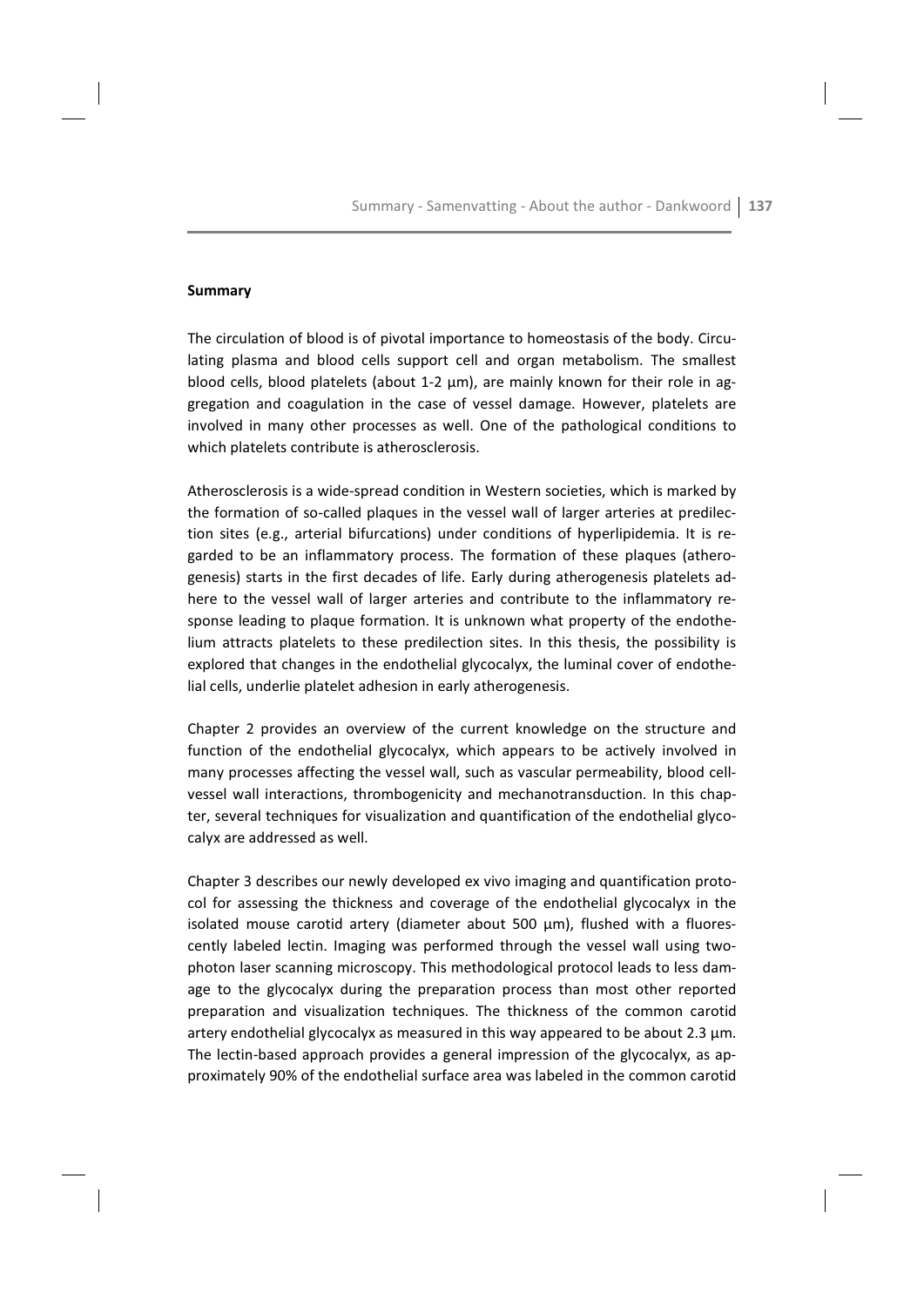artery. Interestingly, in the atherogenesis-prone internal carotid artery only about 70% of the endothelial surface area was labeled, while the thickness of the labeled glycocalyx was comparable (2.5 µm). This suggests that spatial differences in the glycocalyx can be related to a different propensity of the vessel wall for (platelet adhesion in) atherogenesis.

In Chapter 4, the effect of hyperlipidemia on both platelet-vessel wall interactions and endothelial glycocalyx thickness in the atherogenesis-prone carotid artery bifurcation is explored using intravital microscopy and ex vivo two-photon microscopy approaches in atherogenic mice and wild-type controls. In control animals, hardly any adhesion of platelets to the wall of the carotid artery bifurcation was seen, regardless of age. The thickness of the endothelial glycocalyx at this location was 2.5 um on average. Interestingly, in controls glycocalyx thickness increased with age from 2.4  $\mu$ m in young mice to 3.0  $\mu$ m in aged ones. In atherogenic mice higher levels of platelet adhesion were observed, with a clear age-dependency (from 24 platelets/mm2 in young to 64 platelets/mm2 in aged mice). In contrast, the age-dependent growth of the endothelial glycocalyx as seen in controls was lacking. As a result, the thickness of the glycocalyx in the atherogenic bifurcation was constant at about 2.2 µm and, as such, less thick than in control bifurcations. This lack of growth of glycocalyx might explain the increasing numbers of platelet adhesion to the vessel wall.

However, glycocalyx dimensions in the atherogenic bifurcation were still comparable to those found in the common carotid artery of both atherogenic mice  $(1.9 \,\mu m)$ and wild-type controls  $(2.2 \mu m)$ , while hardly any platelet adhesions occurred in the common carotid artery in either strain. In other words, no straight-forward relation between the thickness of the endothelial glycocalyx and the number of plateletvessel wall interactions was observed.

To gain more insight in the possible role of the glycocalyx in platelet adhesion in the carotid artery, an ex vivo flow model was developed, which is described in Chapter 5. Platelet solutions were flushed through isolated, mounted carotid arteries, while wide-field fluorescence microscopy was applied to visualize plateletvessel wall interactions in the common carotid artery and carotid artery bifurcation. Interestingly, the flow profile needed a certain length of the proximal common carotid artery to develop into a pattern with axially oriented flow lines. The area exposed to developing flow (entrance length) was prone to platelet-vessel wall interactions. Longer entrance lengths induced platelet pre-activation, which resulted in high numbers of platelet adhesion (> 160 platelets/mm2) as well as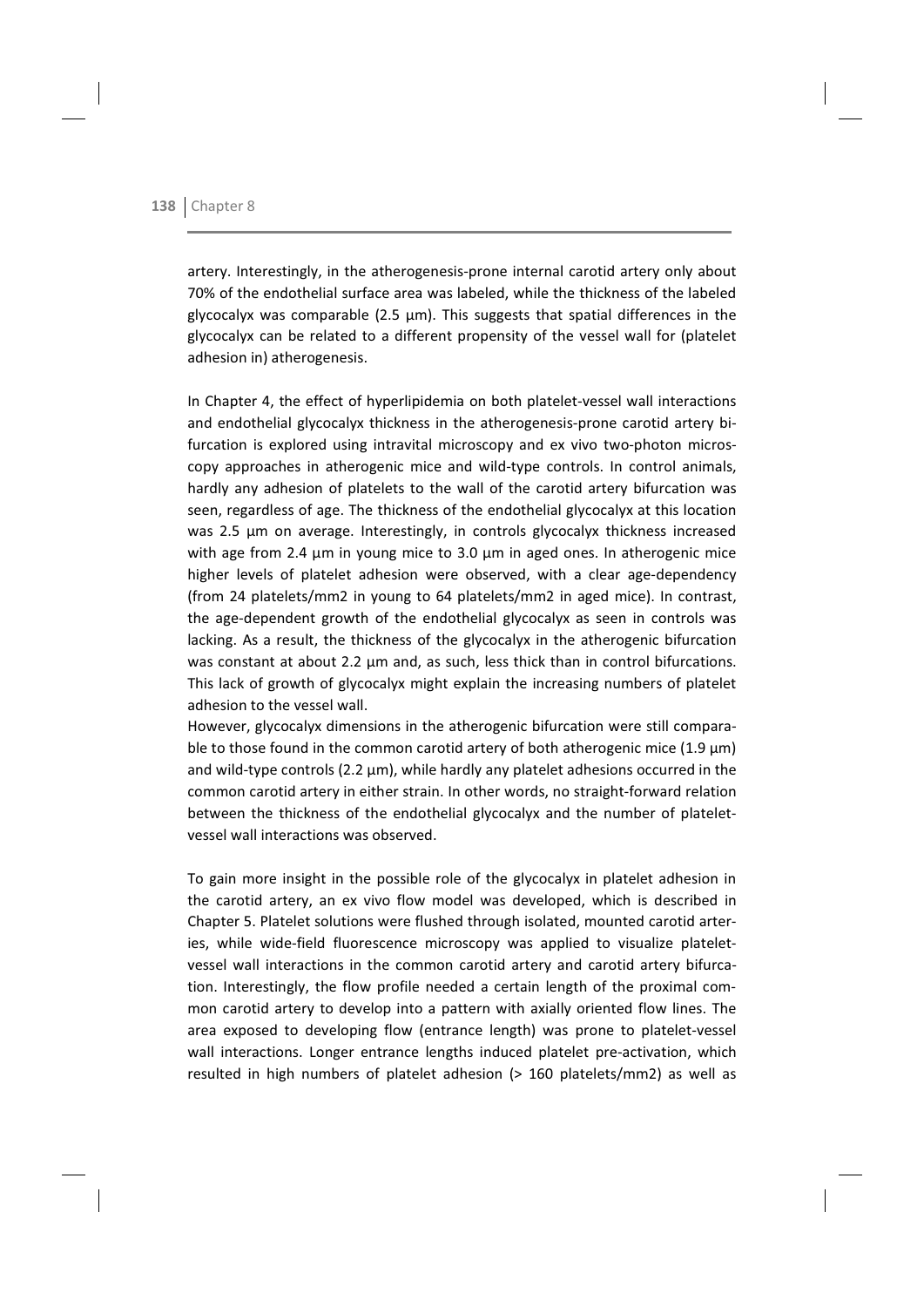aggregation downstream. In vessels with low platelet pre-activation hardly any platelet adhesions were observed either in the common carotid artery or the carotid bifurcation. This is comparable to data from the in vivo studies presented in Chapter 4. Enzymatic breakdown of the endothelial glycocalyx in these vessels increased platelet adhesion in the bifurcation (nonaxial flow) to 32 platelets/mm2, while in the common carotid artery (axial flow) no effect of reduction of the endothelial glycocalyx thickness could be observed. This way, a relation between the local flow profile (axial or nonaxial), the thickness of the endothelial glycocalyx and the number of platelet adhesions could be established. Thus, the endothelial glycocalvx acts as a modulator of platelet adhesion in areas exposed to nonaxial flow. Therefore, the previously described reduction in glycocalyx thickness at the carotid bifurcation of atherogenic mice (Chapter 4) might explain the increase in platelet adhesion at this site during atherogenesis.

To further address the role of the endothelial glycocalyx in atherogenesis, an in vivo imaging method is required. Chapter 6 reports that it is possible to image thin layers in the vessel wall using two-photon laser scanning microscopy in vivo. The key to stable imaging in these vessels was found to be the combination of adjusted imaging speeds and triggered image acquisition based on the respiratory and cardiac cycles. As a proof of principle, the subendothelial collagen layer (about  $1 \mu m$ ) was fluorescently labeled and stably visualized at an acceptable sampling rate (about  $1 - 4$  Hz). Although the fluorescent labeling protocol for the glycocalyx used in this thesis is not applicable in vivo, the techniques described in this chapter form the basis for in vivo imaging of the endothelial glycocalyx in large arteries in the future

The results of this thesis are discussed in Chapter 7, thus giving an overview of new insights provided by our work on the role of the endothelial glycocalyx in platelet adhesion during early atherogenesis.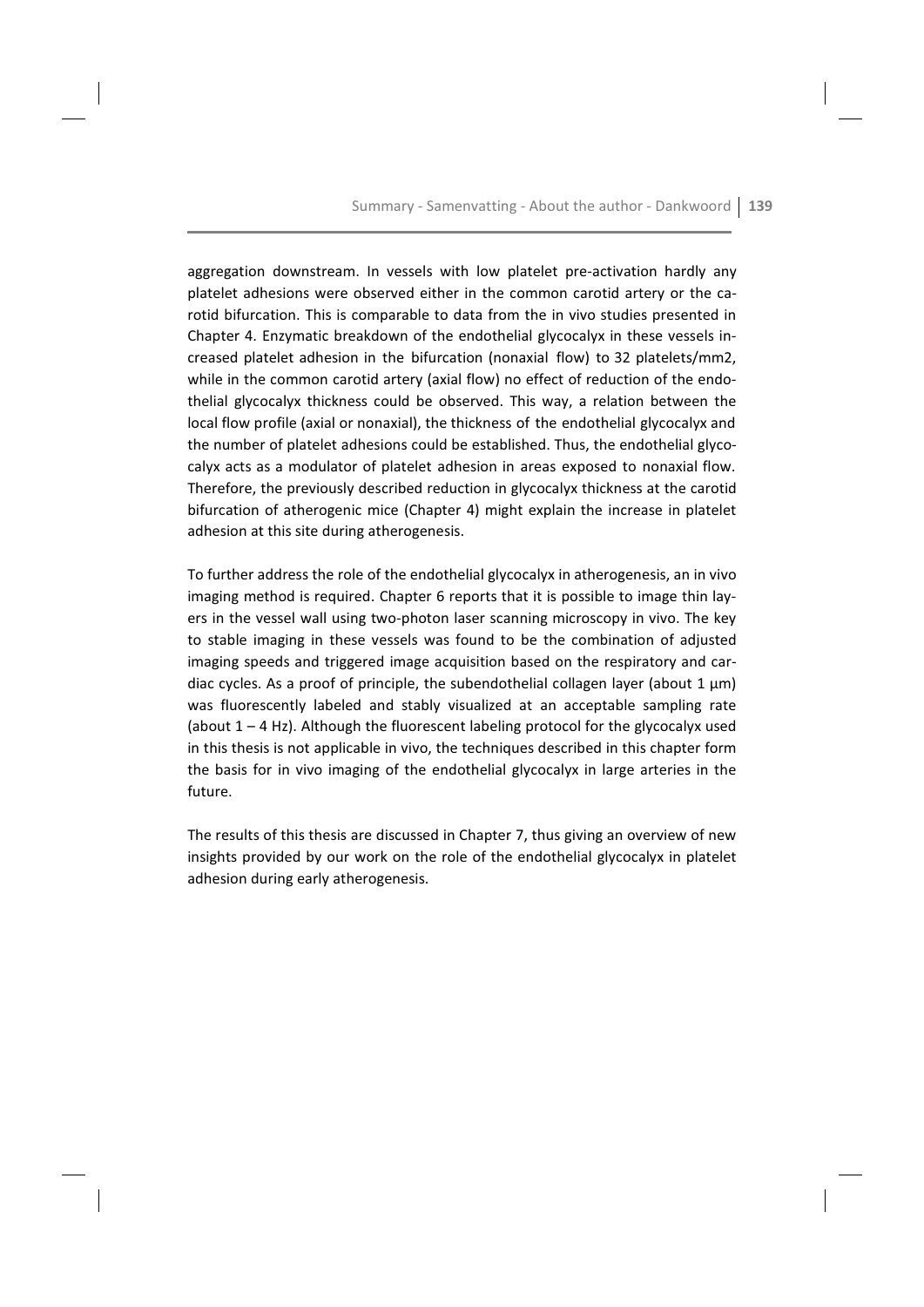# **Samenvatting**

Veel mensen in onze westerse cultuur ontwikkelen gedurende hun leven de ziekte vaatverkalking, ook wel bekend als atherosclerose. Dit is een aandoening waarbij er in grote bloedvaten (slagaders) een ontstekingsproces op gang komt. Hierbij hoopt ontstekingsmateriaal zich op in de wand van het bloedvat en vormt een zogenaamde plaque. Het kan na verloop van tijd voorkomen dat een dergelijke plaque scheurt, waardoor er een acute stollingsreactie van het bloed optreedt, met vorming van bloedproppen. Dit leidt dan tot aandoeningen als een hart- of herseninfarct. Daarmee vormt atherosclerose een van de grootste onderliggende oorzaken van sterfte in de westerse beschaving.

Om de ontwikkeling van atherosclerotische plaques goed te kunnen begrijpen, is inzicht in de structuur en functie van de wand van slagaders essentieel. Deze vaatwand kent drie lagen. De buitenste laag bestaat uit bindweefsel en bindweefselvormende cellen, en zorgt hiermee voor de verankering van het vat in zijn omgeving. De middelste laag bestaat uit spiercellen omgeven door elastisch bindweefsel. Hierdoor kan het vat enerzijds oprekken en anderzijds een bepaalde weerstand bieden als er bloed met een hoge druk doorheen wordt gepompt. De binnenste laag bestaat uit zogenaamde endotheelcellen. Deze zorgen er onder andere voor dat bloed in het vat niet gaat stollen.

In dit proefschrift wordt een specifiek onderdeel van de vaatwand belicht: de endotheliale glycocalyx. Dit is een laag met speciale suiker- en eiwitdeeltjes die vanuit de endotheelcellen groeit en in contact staat met stromend bloed. Doordat er vocht en andere deeltjes vanuit het bloed de glycocalyx binnendringen, ontstaat er een soort gelei. Een overzicht over de huidige kennis van de structuur en functie van de endotheliale glycocalyx wordt gegeven in hoofdstuk 2. In hoofdstuk 3 wordt aangetoond dat de endotheliale glycocalyx in intacte halsslagaders van muizen door middel van geavanceerde twee-foton microscopie in beeld gebracht kan worden. In deze vaten blijkt de endotheliale glycocalyx enkele micrometers dik te zijn. Ter vergelijking: de onderliggende endotheelcellen zijn zelf meestal niet eens een halve micrometer dik!

We hebben in dit proefschrift ook nagedacht over een functioneel belang van de endotheliale glycocalyx. Hierbij hebben we gekeken naar het gedrag van bloedplaatjes. Bloedplaatjes zijn de kleinste cellen in het bloed (ca. 1 micrometer in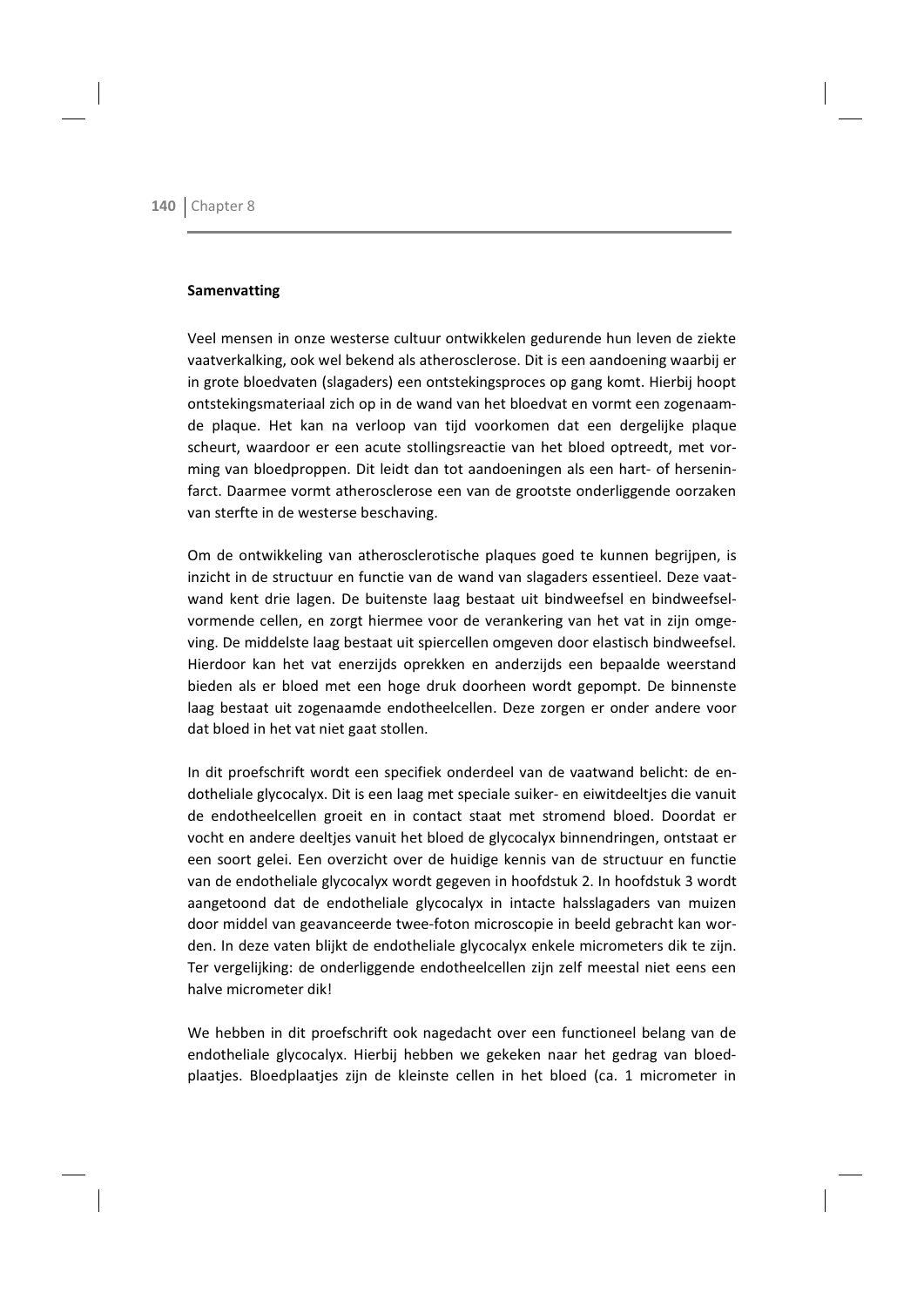doorsnee) en zijn betrokken bij het vormen van een stolsel in geval van schade aan een bloedvat. In normale omstandigheden blijven bloedplaaties in het stromende bloed aanwezig zonder in contact te komen met de vaatwand. In de wetenschappelijke literatuur was reeds beschreven dat bloedplaaties vroeg in het ontstaan van atherosclerotische plagues aan de vaatwand van slagaders blijven plakken (adhesie). Wanneer hun binding aan de vaatwand wordt voorkomen, worden de plagues minder groot. De vraag komt dan op waarom bloedplaatjes blijven plakken? En ook: hoe is dit mogelijk als er een glycocalyx 'in de weg zit' die enkele malen groter is dan het bloedplaatie zelf? Om hier meer inzicht in te krijgen hebben we zowel het gedrag van bloedplaatjes als de dikte van de glycocalyx bestudeerd bij gezonde muizen en bij muizen die plagues ontwikkelen. De resultaten van deze studies worden in hoofdstuk 4 beschreven. Op plaatsen waar zich plagues vormen is de glycocalyx van de zieke dieren dunner terwijl er daar meer bloedplaatjes blijven plakken. Deze bevinding pleit voor een beschermende rol van de glycocalyx. Toch blijkt de zaak iets ingewikkelder. Op plaatsen waar geen plagues ontstaan werden geen plakkende bloedplaatjes gevonden, terwijl hier de glycocalyx even dun was als op plekken waar wel plagues ontstaan in zieke dieren. Er lijkt derhalve geen eenduidige relatie te bestaan tussen de dikte van de glycocalyx en de hoeveelheid plakkende bloedplaatjes.

Om meer duidelijkheid te krijgen over de rol van de glycocalyx in bloedplaatjesadhesie hebben we een model ontwikkeld waarbij zowel de halsslagaders als bloedplaaties uit muizen werden geïsoleerd (hoofdstuk 5). De slagaders werden in een vaatbakje opgespannen, waarna de bloedplaatjes erdoorheen werden gespoeld. Tegelijkertijd werd met een microscoop naar het plakgedrag van de bloedplaatjes gekeken. Hierbij bleek dat er op plekken waar zich plagues vormen een verstoord stroomprofiel is, wat inhoudt dat de stromingsrichting niet volledig parallel aan de vaatwand loopt. Afbraak van de glycocalyx op deze plekken leidde wel tot een verhoging van het aantal plakkende bloedplaatjes, terwijl dit op plaatsen met een normaal (parallel) stroomprofiel niet het geval was. Uit deze experimenten konden we concluderen dat de glycocalyx wel degelijk een beschermende rol lijkt te hebben door op plaatsen met een verstoord stroomprofiel bloedplaatjesadhesie tegen te gaan.

Dit inzicht kan de basis zijn waarop we in de toekomst mogelijk met behulp van glycocalyx-versterkende strategieën (zoals medicijnen) de ontwikkeling van vaatverkalking tegen kunnen gaan. Om het succes van dergelijke interventies goed te kunnen evalueren is er een manier nodig om de structuur van de glycocalyx in het levende dier te onderzoeken. In hoofdstuk 6 wordt een opzet hiertoe beschreven. We laten zien dat het mogelijk is om zeer fijne structuren (laagjes van een micro